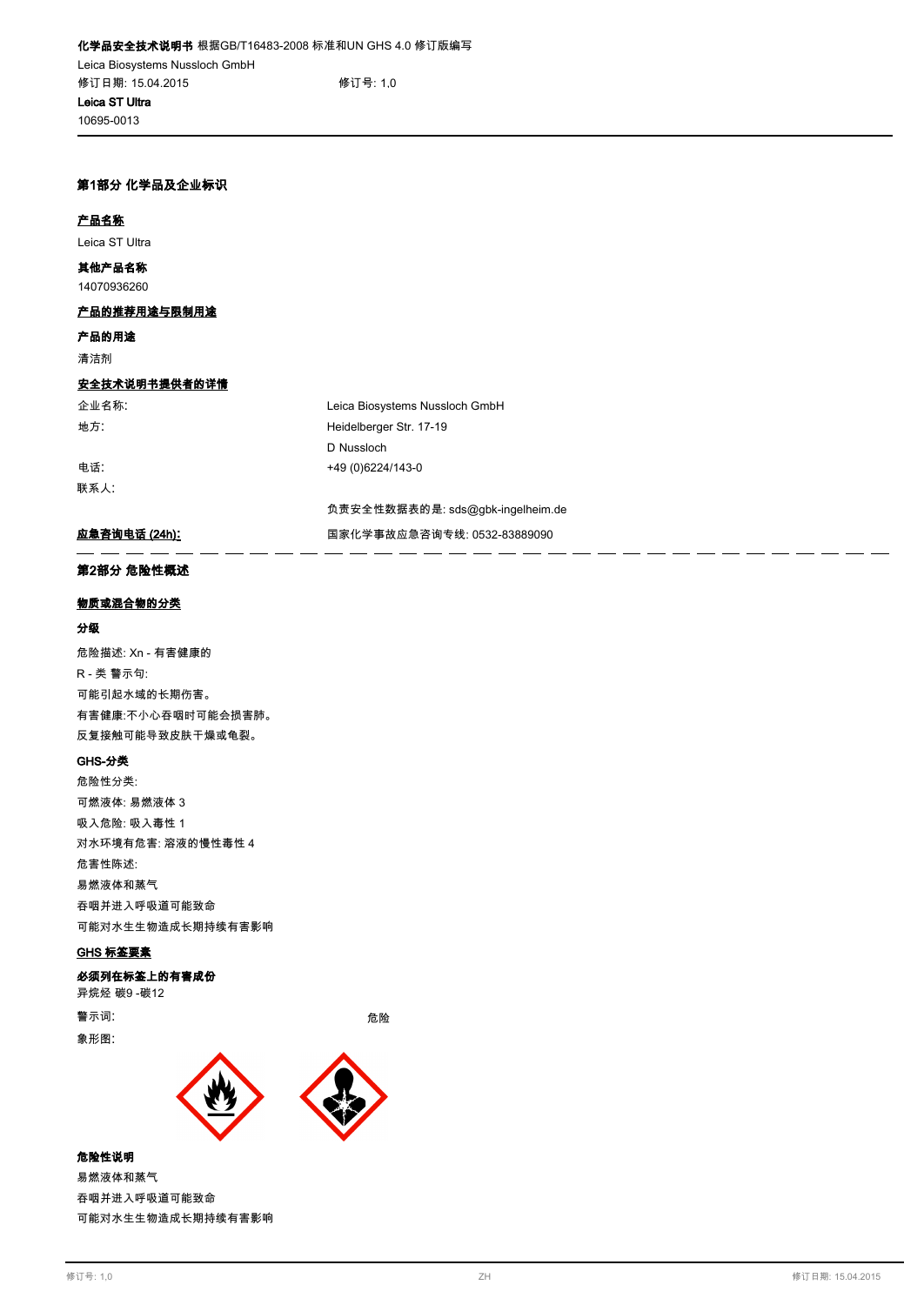**防范说明**

**10695-0013**

**远离热源/火花/明火/热表面。禁止吸烟。 使用防爆的电气/通风/照明/设备。 戴防护手套/穿防护服/戴防护眼罩/戴防护面具。 如误吞咽:立即呼叫解毒中心/医生。 如皮肤(或头发)沾染:立即脱掉所有沾染的衣服。用水清洗皮肤/淋浴。 存放处须加锁。**

# **特殊制剂专用的标记**

**反复暴露可能引起皮肤干燥和开裂。**

**其它危险**

**无可用数据。**

#### **第3部分 成分/组成信息**

#### **混合物**

#### **危险的成分**

| CAS 号      | 力升<br>$I\cup 24 \square$<br>加力你                       | 数量              |
|------------|-------------------------------------------------------|-----------------|
| 90622-57-4 | ) -碳12<br>已始权<br><b>THA</b><br>,恢9<br><b>・I 廾 灰 灴</b> | 100 %<br>$95 -$ |

#### **第4部分 急救措施**

#### **必要的急救措施描述**

#### **一般概述**

**立即脱去被污染或渗透的衣物。 如有不适感,应咨询医生。**

# **若吸入**

**如在事故现场吸入蒸汽,应迅速转移到空气新鲜的地方。 如有不适感,应就医。**

#### **若皮肤接触**

**立即使用肥皂和大量水至少冲洗 15 分钟。 医疗咨询。**

#### **若眼睛接触**

**立即掀开眼睑,用大量流动清水彻底冲洗至少15分钟 立即就医**

# **若食入**

**立即就医。 用水冲洗嘴部,然后饮大量水 不可给失去意识的人士从嘴部灌入任何液体。 应由医生作出是否催吐的决定。**

#### **急性和迟发效应及主要症状**

**无可用数据。**

# **及时的医疗处理和所需的特殊处理的说明和指示**

**根据症状采取措施。**

# **第5部分 消防措施**

#### **灭火介质,灭火方法**

**合适的灭火剂**

**泡沫、二氧化碳(CO2)、干粉灭火剂、水喷雾**

# **喷水 不合适的灭火剂**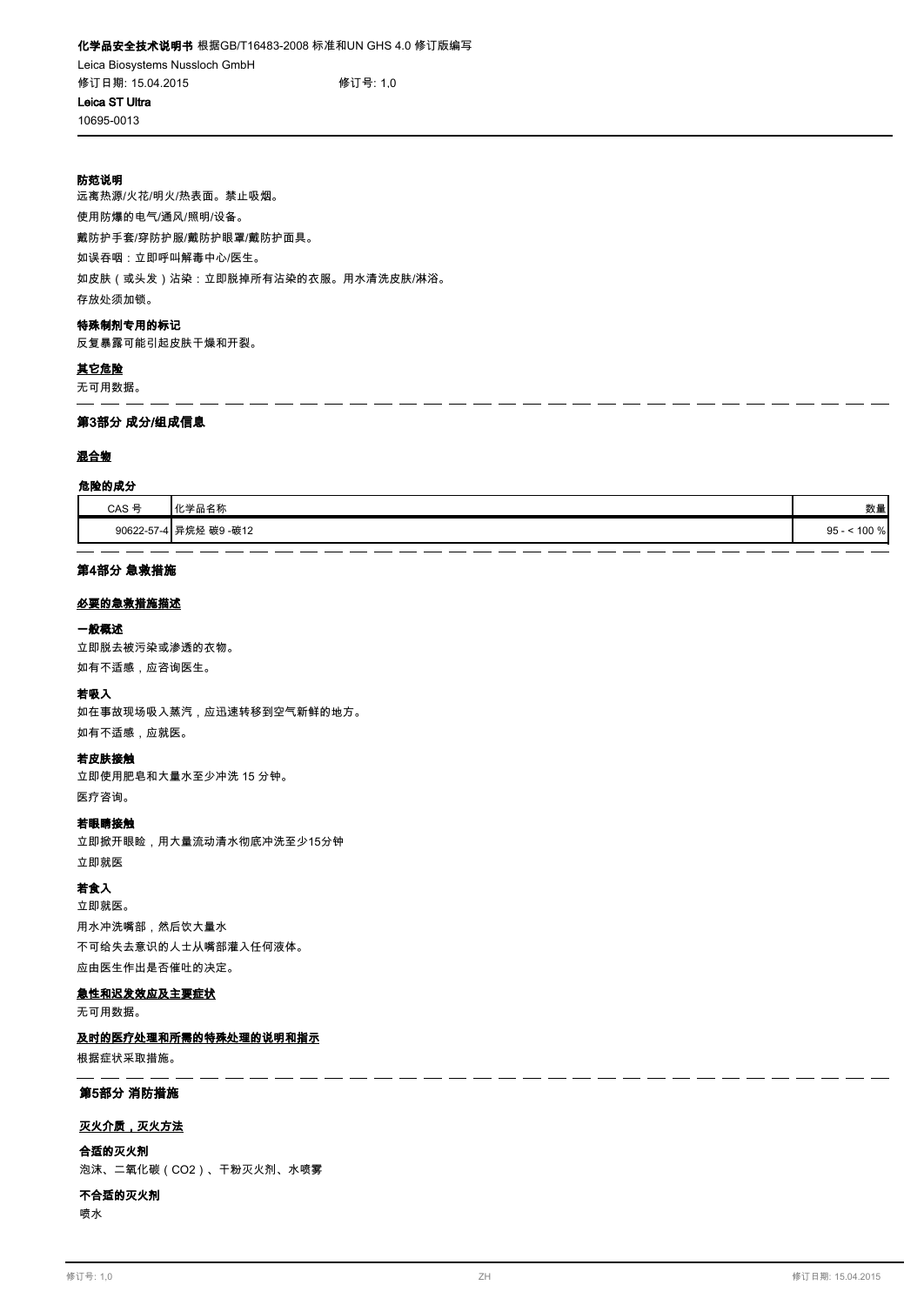**10695-0013**

# **特别危险性**

**火灾时会产生: 一氧化碳与二氧化碳**

# **救火人员的预防**

**无可用数据。**

#### **附加信息**

**无可用数据。**  $\overline{\phantom{a}}$ 

# **第6部分 泄漏应急处理**

# **作业人员防护措施 ,防护装备和应急处置程序**

**不要求**

# **环境预防措施**

**防止泄漏物进入下水道、地表水体或地下水。**

# **泄露化学品的收容 ,清除方法及所使用的处置材料**

**用惰性吸收材料(例如砂、硅胶、酸粘结剂、通用粘结剂)吸收。 铲入合适的容器内处理。 彻底清洗被污染的区域**

### **参考其他部分**

**遵守安全防护说明 (请阅第 7 和第 8 章节)。 废弃处置信息请查阅第13章。**

#### $\equiv$   $\equiv$   $\equiv$   $\equiv$ **第7部分 操作处置与储存**

# **操作注意事项**

# **安全操作注意事项**

**保存容器密封 蒸汽比空气重同时在地面扩散 避免接触皮肤和眼睛 在通风不良的场所要佩戴防毒面具。 不要吸入蒸汽或喷雾**

# **关于防火、防爆的提示**

**没有特别的要求。**

# **安全储存的条件,包括任何不兼容性**

#### **对存放空间和容器的要求**

**没有特别的要求。**

**不要求 储存注意事项**

# **特定用途**

**无可用数据。**

# **第8部分 接触控制和个体防护**

## **控制参数**

# **限值的补充说明**

**无可用数据。**

# **接触限值**

# **保护和卫生措施**

**在休息之前和接触产品后立即清洗双手。 操作期间不得进食、饮水或吸烟。 接着使用护肤霜。 立即脱去被污染的衣服。**

н. ц.  $\overline{a}$ 

\_\_\_\_\_\_\_\_\_\_\_\_\_\_\_\_\_\_\_\_\_\_\_\_\_\_\_\_\_\_

 $\overline{\phantom{a}}$  $\overline{a}$  \_\_\_\_\_\_

 $-$ 

- - $-$ - - - - -

 $-$ 

 $-$ 

- -

 $\overline{a}$  $\sim$  $\overline{a}$  $\overline{\phantom{a}}$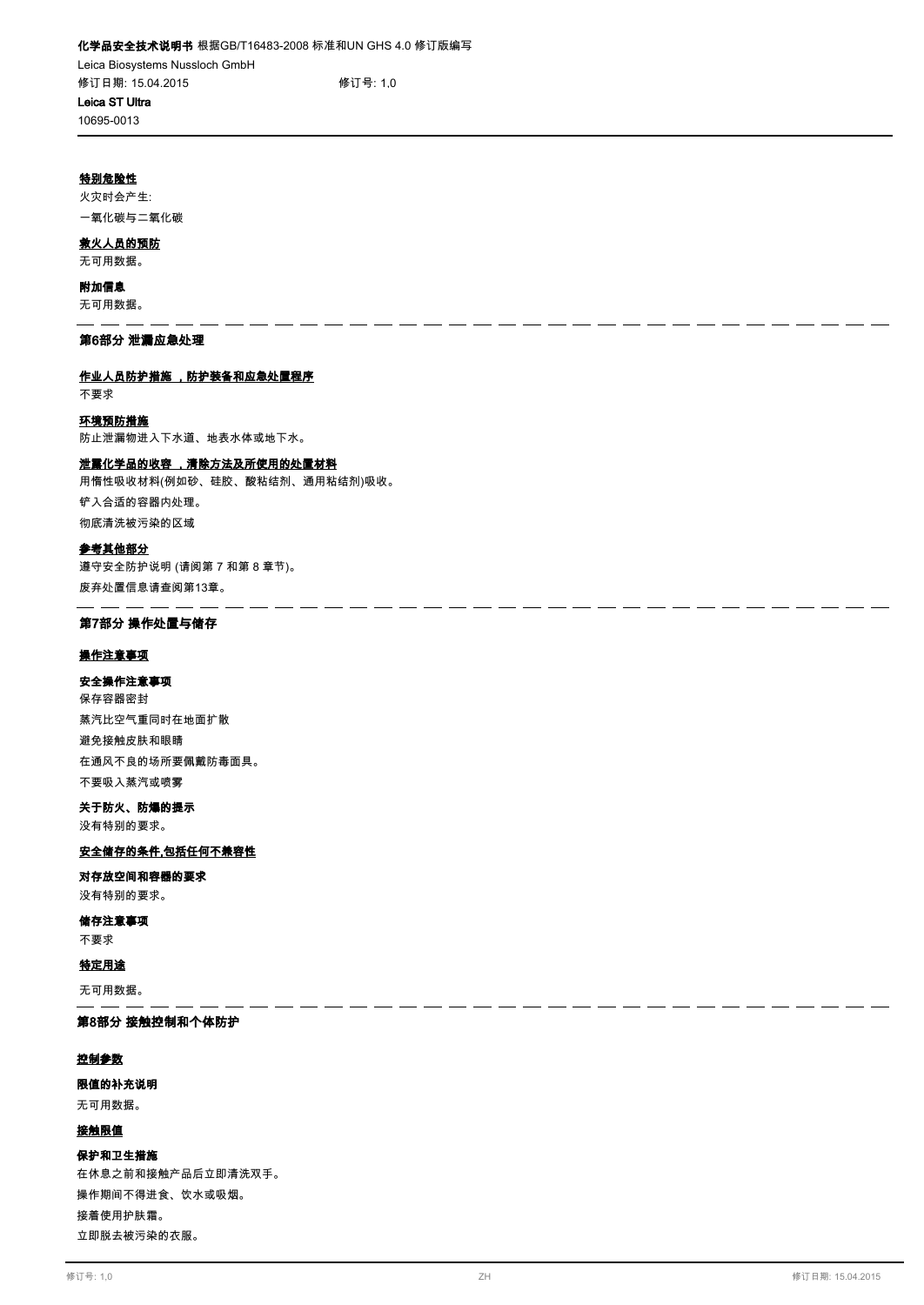**避免与皮肤、眼睛或服装接触。**

#### **眼部/面部防护**

**10695-0013**

**密封式护目镜。**

#### **手的保护**

**防护手套需耐化学腐蚀,最小厚度0.4mm,渗透性能(持久穿戴)最大值480分钟,例如 由www.kcl.de.生产的防护手套 <Camatril Velours 730> 该建议仅以化学兼容性以及在实验室条件下根据欧盟 EN 374 标准进行的试验为依据。 根据具体使用可提出不同的要求。因此还应另外考虑防护手套供货商的建议。**

### **呼吸防护**

**如通风状况不良,应佩戴呼吸保护装置 (气体过滤器 A型)。**

### **第9部分 理化特性**

### **基本的理化特性的信息**

| 物理状态: | 液体 |
|-------|----|
| 颜色:   | 无色 |
| 气味:   | 无味 |

# **物理状态变化**

| 熔点:           | $\leq$ - 50 °C          | $\boldsymbol{r}$ |
|---------------|-------------------------|------------------|
| 起始沸点和沸程:      | 173 - 193 °C            | *)               |
| 闪点:           | 56 °C                   |                  |
| 爆炸临界的下界:      | 0.6 vol. %              | $\boldsymbol{r}$ |
| 爆炸临界点上界:      | 7 vol. %                | $\boldsymbol{r}$ |
| 蒸气压:          | 0.66 hPa                |                  |
| (在 20 °C)     |                         |                  |
| 密度 (在 20 °C): | 0,765 g/cm <sup>3</sup> |                  |
| 水溶性:          | $< 0.1$ g/L             |                  |
| (在 20 °C)     |                         |                  |
| 自燃温度:         |                         | *)               |
|               |                         |                  |

 $\overline{a}$ 

------------

 $\equiv$  $\equiv$   $\equiv$  $=$   $\overline{\phantom{a}}$ 

# **附加信息或数据**

**无可用数据。**

### **第10部分 稳定性和反应性**

# **稳定性**

**如按规定存储与使用,不会分解。**

# **化学稳定性**

**无可用数据。**

# **危险反应**

**未发现有危险反应。**

# **应避免的条件**

**无可用数据。**

# **不相容物质**

**无可用数据。**

# **危险的分解产物**

**正常储存条件下不会分解。** <u>. . . . . . .</u>

# **第11部分 毒理学信息**

# **毒理学影响的信息**

<u>.</u>

\_\_\_\_\_\_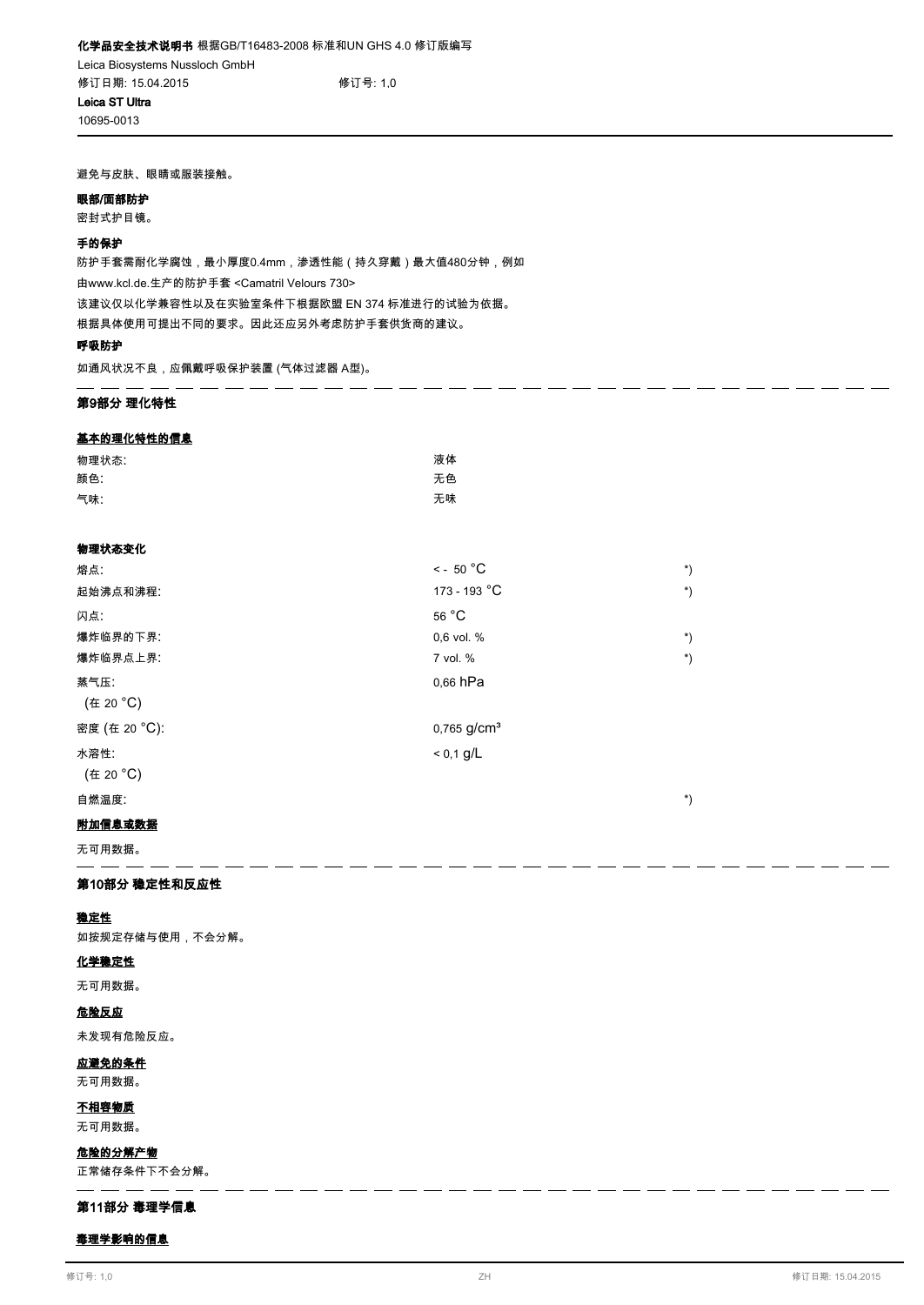# **化学品安全技术说明书 根据GB/T16483-2008 标准和UN GHS 4.0 修订版编写 Leica Biosystems Nussloch GmbH 修订日期: 15.04.2015 修订号: 1,0 Leica ST Ultra**

**10695-0013**

# **急性毒性**

**根据现有的资料,还不符合分类的标准。 异烷烃 碳9 -碳12 CAS 号 90622-57-4 50%致死量/口服/大鼠: > 10000 mg/kg**

#### **刺激和腐蚀**

**根据现有的资料,还不符合分类的标准。**

# **致敏作用**

**根据现有的资料,还不符合分类的标准。**

# **特异性靶器官系统毒性一次接触**

**根据现有的资料,还不符合分类的标准。**

# **反复或长期接触产生的严重影响**

**反复暴露可能引起皮肤干燥和开裂。**

# **生殖细胞突变性、致癌性、生殖毒性**

**根据现有的资料,还不符合分类的标准。**

# **吸入危害**

**吞咽并进入呼吸道可能致命**

# **第12部分 生态学信息**

#### **毒性**

**无可用生态数据**

# **关于消除的提示**

**无可用数据。**

# **生物潜在蓄积**

**无可用数据。**

# **土壤中的迁移**

**无可用数据。**

# **其他不良影响**

**无可用数据。**

# **第13部分 废弃处置**

# **废弃处置方法**

**建议 不应作为生活垃圾处理 根据官署的规定处理废物。**

# **受污染的容器和包装的处置方法**

**根据官署的规定处理废物。**

# **第14部分 运输信息**

| 海运 (IMDG)            |                              |
|----------------------|------------------------------|
| UN编号:                | <b>UN 3295</b>               |
| <u>联合国(UN)规定的名称:</u> | HYDROCARBONS, LIQUID, N.O.S. |
| 运输危险类别:              | 3                            |
| 包装群组:                | Ш                            |
| 危险标签:                | 3                            |
|                      | 3                            |

**海运污染物**: **No**

 $=$   $=$  $=$   $=$  $=$   $=$ 

ц.  $\overline{\phantom{a}}$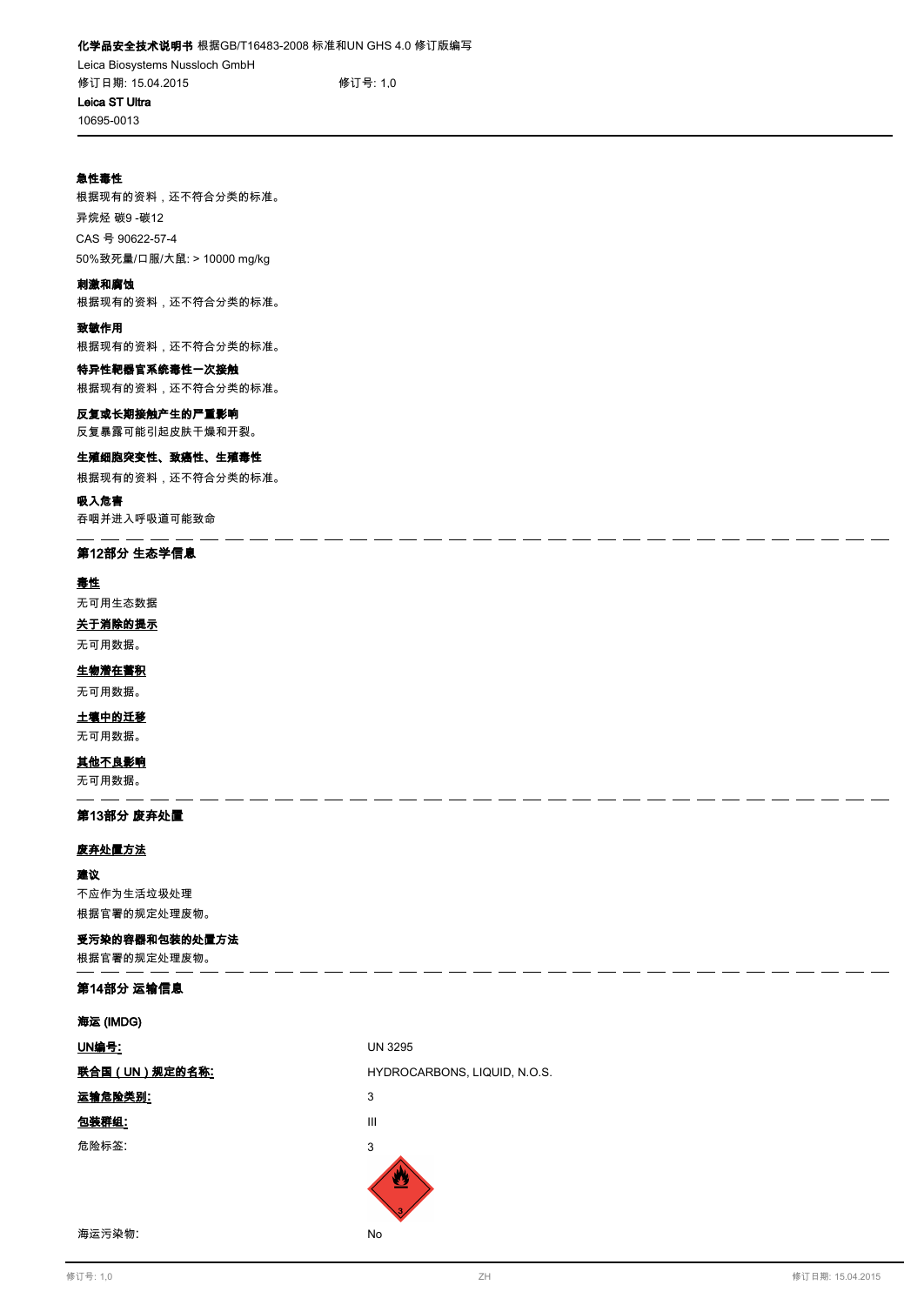| 化学品安全技术说明书 根据GB/T16483-2008 标准和UN GHS 4.0 修订版编写 |                                    |  |  |  |
|-------------------------------------------------|------------------------------------|--|--|--|
| Leica Biosystems Nussloch GmbH                  |                                    |  |  |  |
| 修订日期: 15.04.2015<br>Leica ST Ultra              | 修订号: 1.0                           |  |  |  |
| 10695-0013                                      |                                    |  |  |  |
|                                                 |                                    |  |  |  |
| 有限量 (LQ):                                       | 5 L / 30 kg                        |  |  |  |
| EmS 运输事故发生时的紧急处理方案:                             | F-E, S-D                           |  |  |  |
| 空运 (ICAO)                                       |                                    |  |  |  |
| UN编号:                                           | <b>UN 3295</b>                     |  |  |  |
| <u>联合国(UN)规定的名称:</u>                            | HYDROCARBONS, LIQUID, N.O.S.       |  |  |  |
| <u>运输危险类别:</u>                                  | 3                                  |  |  |  |
| 包装群组:                                           | $\ensuremath{\mathsf{III}}\xspace$ |  |  |  |
| 危险标签:                                           | 3                                  |  |  |  |
|                                                 |                                    |  |  |  |
| 限量(LQ)客运:                                       | Y344 / 10 L                        |  |  |  |
| IATA - 包装要求 - 客运:                               | 355                                |  |  |  |
| IATA - 最大量 - 客运:                                | 60 L                               |  |  |  |
| IATA - 包装要求 - 货运:                               | 366                                |  |  |  |
| IATA - 最大量 - 货运:                                | 220 L                              |  |  |  |
| 环境危险                                            |                                    |  |  |  |
| 对环境有害的物质:                                       | 否                                  |  |  |  |
| 使用者的特别防范措施                                      |                                    |  |  |  |
| 必须遵守化学品良好操作卫生和安全规范。                             |                                    |  |  |  |
| 根据MARPOL 73/78 的附录II和 IBC 代码运输散装货               |                                    |  |  |  |
| 仅可用经许可及合适的包装运输                                  |                                    |  |  |  |
| 第15部分 法规信息                                      |                                    |  |  |  |

# **专门对此物质或混合物的安全,健康和环境的规章/法规**

# **国家的规章**

**水的污染等级(德国)**: **1 - 轻度的水危害**

- - - -

# **第16部分 其他信息**

# **变更**

**章节改变: -**

# **对缩略语和首字母缩写语的解释或说明**

ADR = Accord européen relatif au transport international des marchandises Dangereuses par Route

RID = Règlement concernant le transport international ferroviaire de marchandises dangereuses

ADN = Accord européen relatif au transport international des marchandises dangereuses par voie de navigation intérieure

IMDG = International Maritime Code for Dangerous Goods

IATA/ICAO = International Air Transport Association / International Civil Aviation Organization

MARPOL = International Convention for the Prevention of Pollution from Ships

DOT = Department of Transportation

TDG = Transport of Dangerous Goods

GHS = Globally Harmonized System of Classification and Labelling of Chemicals

REACH = Registration, Evaluation, Authorization and Restriction of Chemicals

CAS = Chemical Abstract Service

EN = European norm

- ISO = International Organization for Standardization
- DIN = Deutsche Industrie Norm

PBT = Persistent Bioaccumulative and Toxic

vPvB = Very Persistent and very Bio-accumulative